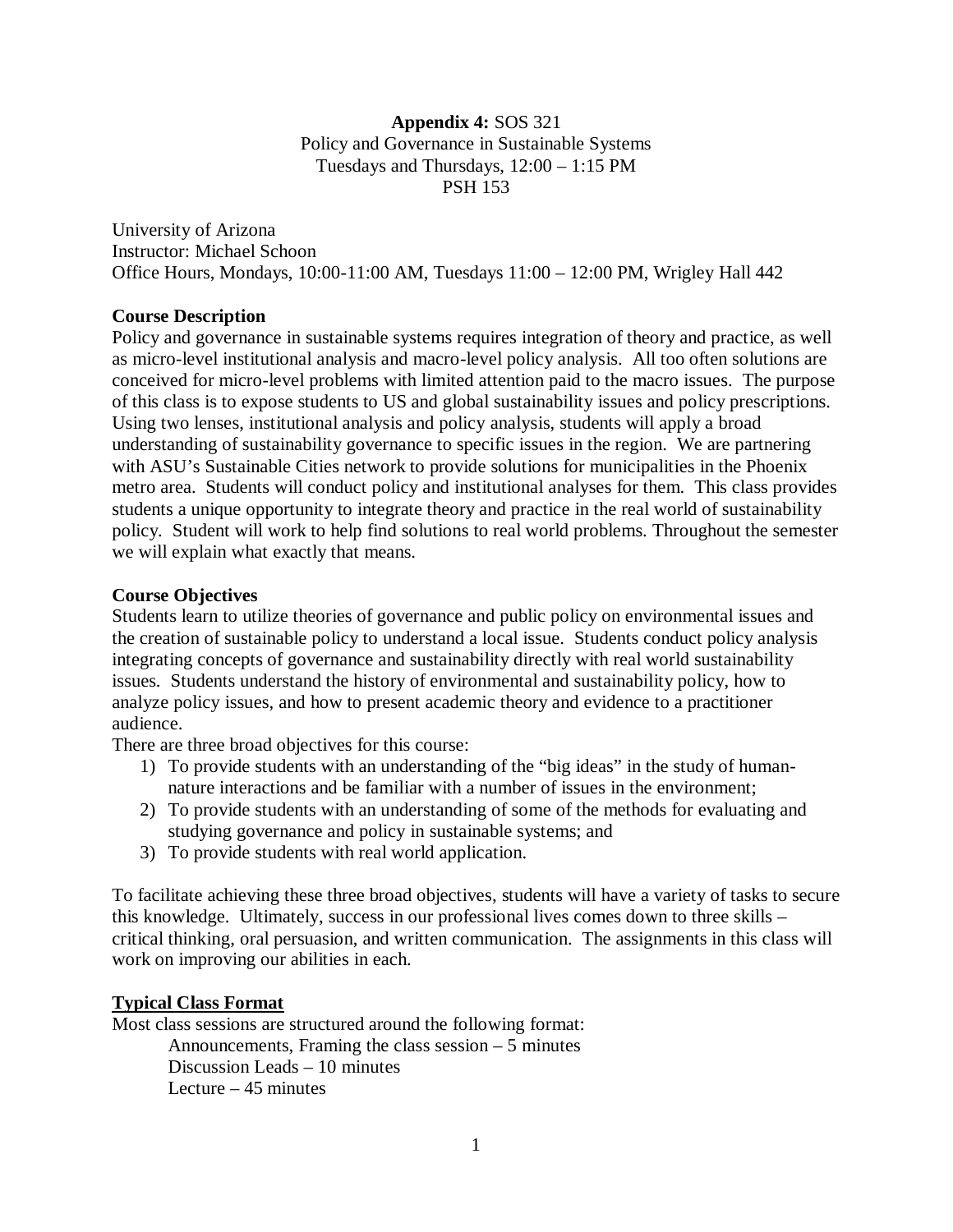Think-Pair-Share – 15 minutes (2 minutes thinking, 5 minutes with partners, 7 minutes sharing) Wrap- $Up - 5$  minutes

#### **Textbooks**

1) Bickers, Kenneth and John T. Williams. 2001. Public Policy Analysis: A Political Economy Approach. Houghton-Mifflin. Relevant chapters will be available on Blackboard. Referenced as (B&W).

2) Chasek, Pamela S., David L. Downie, and Janet Welsh Brown. 2010. Global Environmental Politics.  $5<sup>th</sup>$  edition. Westview Press. The ebook (full text on-line) is accessible through ASU libraries. Available in the bookstore and online, i.e. at Amazon. Referenced as (CDB).

| <b>Class</b> | <b>Date</b> | <b>Topics</b>                                      | <b>Readings and</b><br><b>Assignments Due</b> |
|--------------|-------------|----------------------------------------------------|-----------------------------------------------|
|              | 1/14        | <b>Introduction to Environmental Policy</b>        | Kraft Chapter 1                               |
|              |             | and Sustainability                                 | (See Blackboard for                           |
|              |             | <b>Key Points:</b>                                 | all readings except                           |
|              |             | What is environmental policy?                      | main text book)                               |
|              |             | How does this relate to                            |                                               |
| Week 1       |             | sustainability?                                    | Syllabus                                      |
|              | 1/16        | <b>Introduction to Public Policy Analysis</b>      | <b>Bickers</b> and                            |
|              |             | <b>Key Points:</b>                                 | Williams (B&W),                               |
|              |             | What is the difference between                     | Ch 1&2                                        |
|              |             | government and governance?                         |                                               |
|              |             | What is the ultimate test of public                |                                               |
|              |             | policy?                                            |                                               |
|              | 1/21        | <b>Democracy and Problems of Collective</b>        | B&W, Ch 3 and 4                               |
|              |             | <b>Action</b>                                      |                                               |
|              |             | <b>Key Points:</b>                                 | QUIZ <sub>1</sub>                             |
|              |             | What are some of the problems of                   |                                               |
|              |             | democracy?                                         |                                               |
| Week 2       |             | What are examples of collective<br>$\bullet$       |                                               |
|              |             | action problems in environmental                   |                                               |
|              |             | issues?                                            |                                               |
|              |             | What is the prisoner's dilemma?                    |                                               |
|              | 1/23        | <b>Introduction to Community Research</b>          |                                               |
|              |             | <b>Projects</b>                                    |                                               |
|              |             | DUE: CODE OF CONDUCT/WORKING PLAN - JAN 28 AT NOON |                                               |
| Week 3       | 1/28        | <b>Government and Collective Action</b>            | <b>B&amp;W</b> Ch. 5                          |
|              |             | <b>Key Points:</b>                                 |                                               |
|              |             | When is the government a good                      | QUIZ <sub>2</sub>                             |
|              |             | solution to collective action                      |                                               |
|              |             | dilemmas? In the environment?                      |                                               |
|              | 1/30        | Project 1 Overview                                 | Project Reading 1                             |
| Week 4       | 2/4         | <b>Markets and Collective Action &amp;</b>         | B&W Ch. 6 & Ch. 7                             |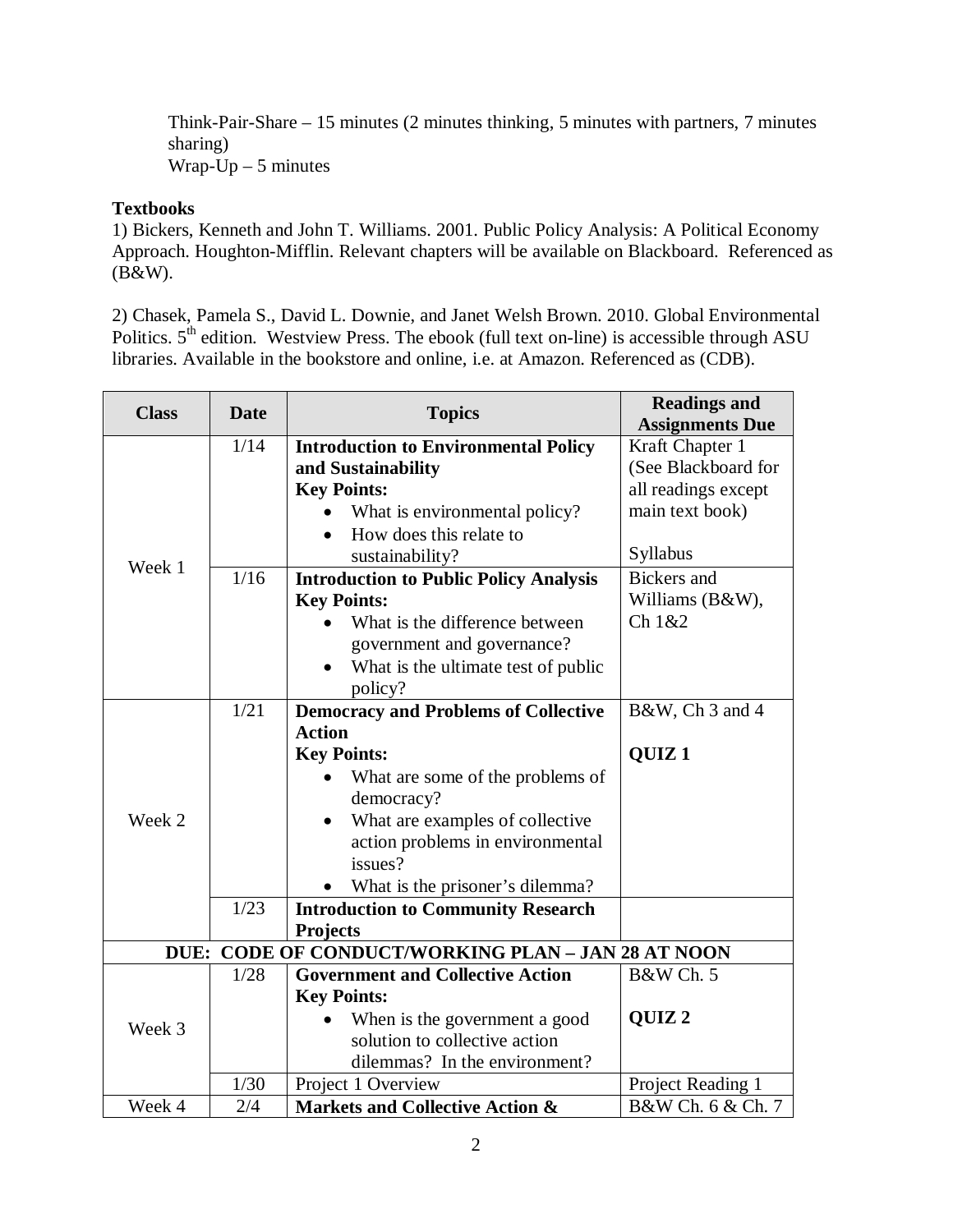|         |      | <b>Limitations of Markets</b>                                       |                      |
|---------|------|---------------------------------------------------------------------|----------------------|
|         |      | <b>Key Points:</b>                                                  | QUIZ <sub>3</sub>    |
|         |      | What are some examples of                                           |                      |
|         |      | market solutions to environmental                                   |                      |
|         |      | challenges?                                                         |                      |
|         |      | What are environmental examples                                     |                      |
|         |      | of a public good? Of a CPR?                                         |                      |
|         | 2/6  | Project 2 Overview                                                  | Project 2 Reading    |
|         | 2/11 | <b>Policy Analysis in America</b>                                   | B&W Ch. 8            |
|         |      | <b>Key Points:</b>                                                  |                      |
| Week 5  |      | What are the differences between                                    | QUIZ <sub>4</sub>    |
|         |      | top-down and bottom-up                                              |                      |
|         |      | governance?                                                         |                      |
|         | 2/13 | Project 3 Overview                                                  | Project 3 Reading    |
|         | 2/18 | <b>State (and local) Policymaking</b>                               | Doughman (2007)      |
|         |      | <b>Key Points:</b>                                                  | Jacobs & Holway      |
| Week 6  |      | How different are the local and                                     | (2004)               |
|         |      | international policy areas?                                         |                      |
|         | 2/20 | Project 4 Overview                                                  | Project 4 Reading    |
|         |      | DUE: PROBLEM ANALYSIS - FEBRUARY 25 AT NOON                         |                      |
|         | 2/25 | <b>Intro to Global Environmental Politics</b>                       | Chasek, Downie,      |
|         |      | <b>Key Points:</b>                                                  | and Brown (CDB)      |
|         |      | What has caused the emergence of                                    | Ch.1                 |
| Week 7  |      | global environmental politics?                                      | QUIZ <sub>5</sub>    |
|         | 2/27 | <b>Science and Policymaking</b>                                     | Steel et al. (2004)  |
|         |      | <b>Key Points:</b>                                                  | Miller (2009)        |
|         |      | What are some of the challenges                                     |                      |
|         |      | between scientists & policymakers?                                  |                      |
|         | 3/4  | <b>Actors in Global Environmental</b>                               | CDB Ch. 2            |
|         |      | <b>Politics</b>                                                     | QUIZ <sub>6</sub>    |
|         |      | <b>Key Points:</b>                                                  |                      |
|         |      | What are some of the important                                      |                      |
| Week 8  |      | points of interaction between<br>domestic and international actors? |                      |
|         | 3/6  | <b>Climate</b>                                                      | CDB Ch. 4 (pp.       |
|         |      | <b>International</b><br><b>Regimes</b><br><b>Change</b>             | $179 - 200$          |
|         |      | <b>Key Points:</b> What can we expect from an                       |                      |
|         |      | international climate regime?                                       |                      |
|         | 3/11 |                                                                     |                      |
| Week 9  | 3/13 | <b>SPRING BREAK</b>                                                 |                      |
| Week 10 | 3/18 | <b>Parks and Peoples - The Great Debate</b>                         | Brockington et al    |
|         |      | <b>Key Points:</b>                                                  | $(2008)$ & Kramer et |
|         |      | What are the consequences of the                                    | al $(1997)$ – pro-   |
|         |      | parks-peoples conflict?                                             | biodiversity;        |
|         |      | <b>DEBATE FORMAT</b>                                                | Brechin et al (2003) |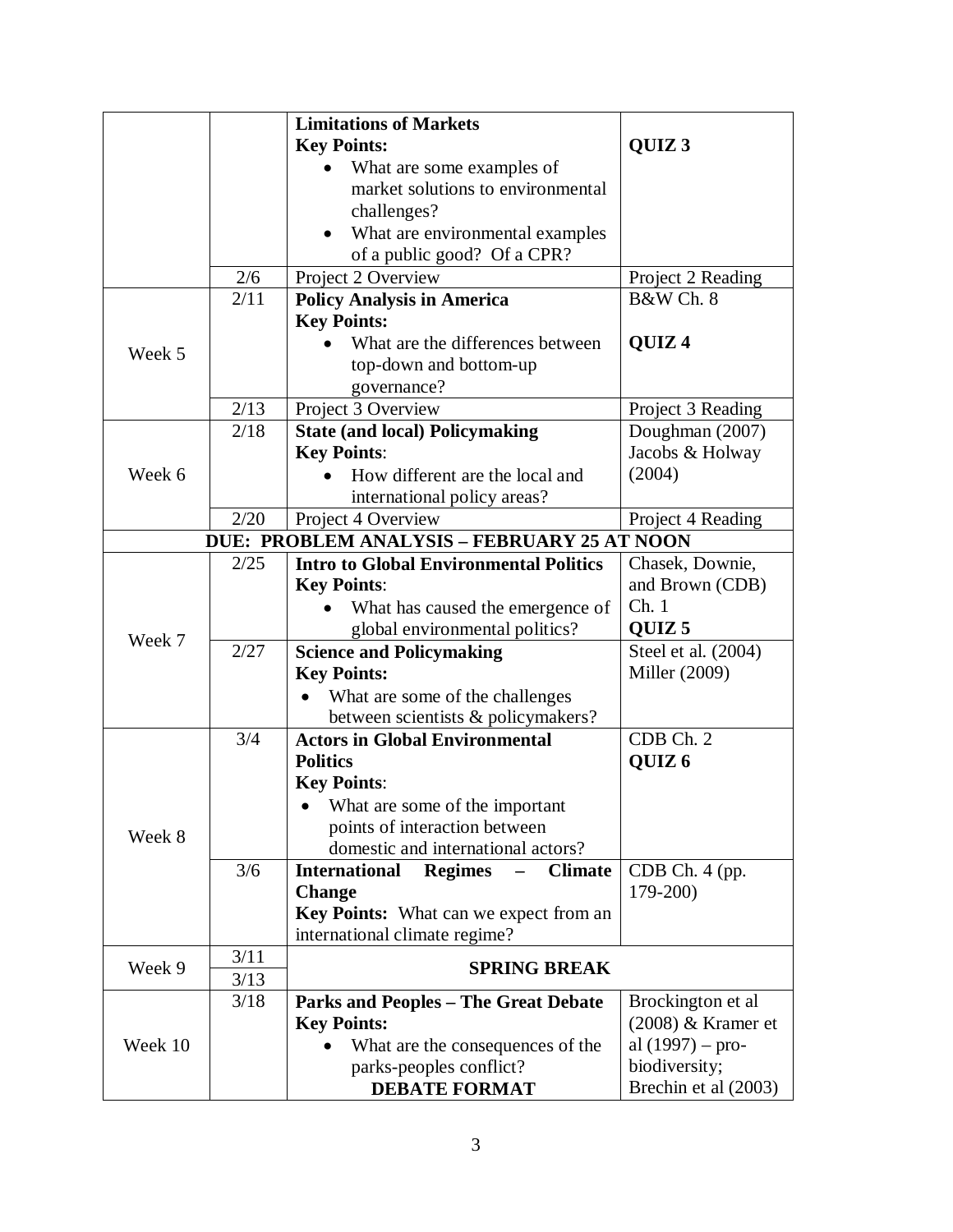|              |      |                                                                    | - pro-development   |  |
|--------------|------|--------------------------------------------------------------------|---------------------|--|
|              | 3/20 | <b>International Regime Species &amp;</b>                          | CDB Ch. 5 (pp.      |  |
|              |      | <b>Habitat</b>                                                     | $203 - 245$         |  |
|              |      | <b>Key Points:</b>                                                 |                     |  |
|              |      | What is the role of sovereignty in                                 | QUIZ <sub>7</sub>   |  |
|              |      | international natural resource                                     |                     |  |
|              |      | management?                                                        |                     |  |
|              | 3/25 | <b>Community-based Natural Resources</b>                           | Berkes (2007);      |  |
|              |      | <b>Management (CBNRM)</b>                                          | Blaikie (2006)      |  |
|              |      | <b>Key Points:</b>                                                 |                     |  |
|              |      | What are some of the key lessons                                   |                     |  |
| Week 11      |      | learned from the CBNRM and                                         |                     |  |
|              |      | their policy implications?                                         |                     |  |
|              | 3/27 | <b>Group Presentation to External Panel</b>                        |                     |  |
|              |      | Groups will present their research on project solutions to project |                     |  |
|              |      | stakeholders                                                       |                     |  |
|              | 4/1  | <b>Group Presentation to External Panel</b>                        |                     |  |
|              |      | Groups will present their research on project solutions to project |                     |  |
| Week 12      |      | stakeholders                                                       |                     |  |
|              | 4/3  | <b>Group Presentation to External Panel</b>                        |                     |  |
|              |      | Groups will present their research on project solutions to project |                     |  |
| stakeholders |      |                                                                    |                     |  |
|              | 4/8  | <b>International Regime Formation</b>                              | CBD Ch. 6           |  |
|              |      | <b>Key Points:</b>                                                 |                     |  |
|              |      | How do we measure the                                              |                     |  |
|              |      | effectiveness of an international                                  |                     |  |
| Week 13      |      | environmental regime?                                              |                     |  |
|              | 4/10 | <b>Adaptive Management</b>                                         | CDB Ch. $6 &$       |  |
|              |      | <b>Key Points:</b>                                                 | Lee (1993)          |  |
|              |      | What is adaptive management, and                                   | QUIZ 8              |  |
|              |      | how can it be put into practice?                                   |                     |  |
|              |      | <b>DUE: POLICY BRIEF - APRIL 15 AT NOON</b>                        |                     |  |
|              | 4/15 | <b>Land-use in Arizona: Policies and</b>                           | Redman and Kinzig   |  |
|              |      | <b>Trends</b>                                                      | (2008);             |  |
| Week 14      |      | <b>Key Points:</b>                                                 | Sheridan (2001)     |  |
|              |      | What can we learn from Arizona's                                   |                     |  |
|              |      | land-use legacies?                                                 |                     |  |
|              |      | <b>Guest Lecturer: Milan Shrestha</b>                              |                     |  |
|              | 4/17 | <b>Environmental Peacemaking</b>                                   | Conca and Dabelko   |  |
|              |      | <b>Key Points:</b>                                                 | (2002)              |  |
|              |      | What is environmental peacemaking and                              | QUIZ <sub>9</sub>   |  |
|              |      | does it exist?                                                     |                     |  |
|              | 4/22 | <b>Beyond the Tragedy of Commons:</b>                              | Dietz et al (2002); |  |
| Week 15      |      | <b>Management of Commons</b>                                       | Schlager & Ostrom   |  |
|              |      | <b>Key Points:</b>                                                 | (1992)              |  |
|              |      | Why is the Tragedy of the<br>$\bullet$                             |                     |  |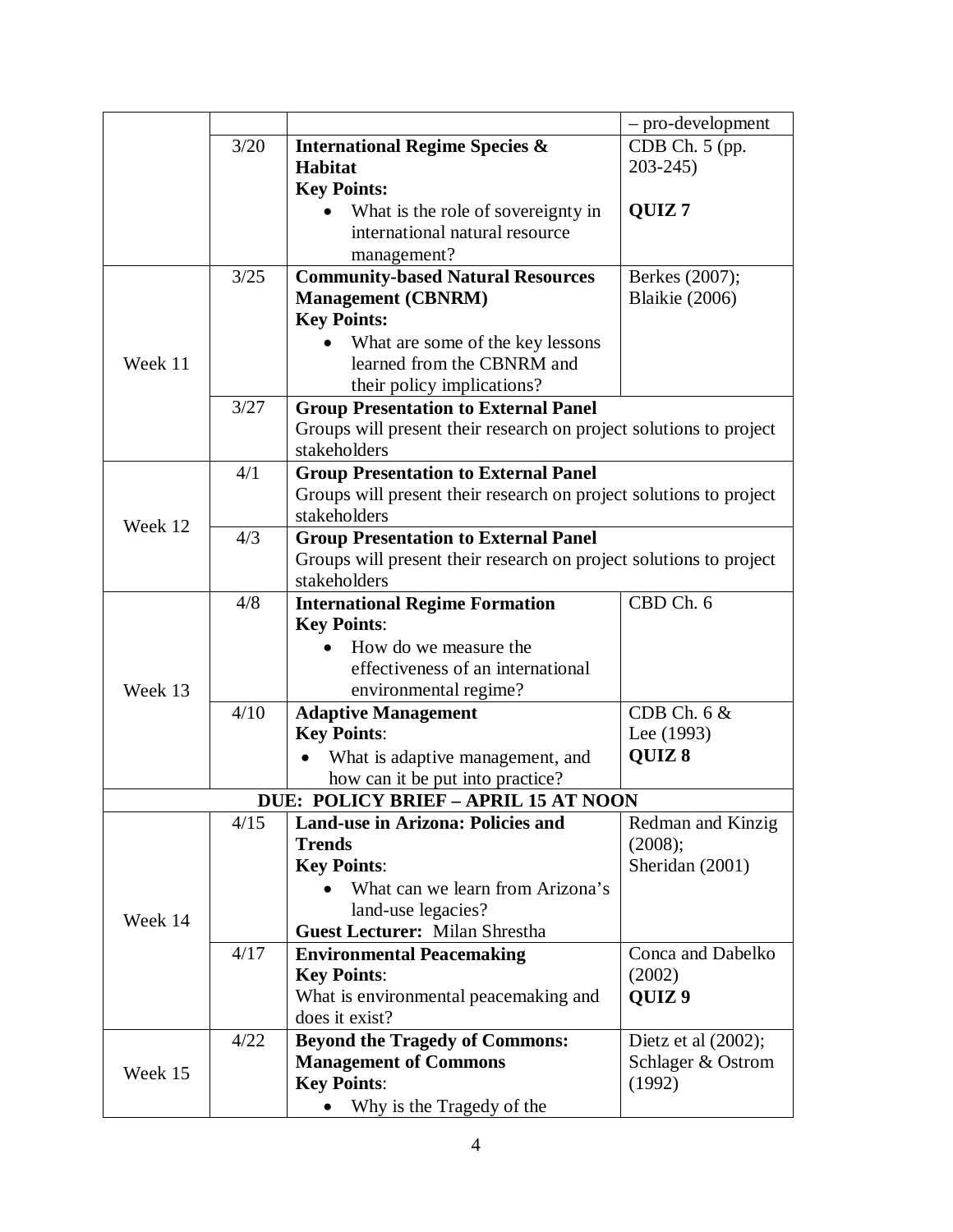|                                 |      | Commons so popular?                               |                    |
|---------------------------------|------|---------------------------------------------------|--------------------|
|                                 |      | Why is it not wholly accurate?<br>$\bullet$       |                    |
|                                 | 4/24 | <b>Population and Development</b>                 | CDB Ch. 7          |
|                                 |      | <b>Key Points:</b>                                | QUIZ <sub>10</sub> |
|                                 |      | How is the concept of sustainability<br>evolving? |                    |
|                                 | 4/29 | The Future of Global Environmental                | CDB Ch. 8          |
|                                 |      | Governance                                        |                    |
|                                 |      | <b>Key Points:</b>                                |                    |
| Week 16                         |      | What is the relationship between<br>$\bullet$     |                    |
|                                 |      | globalization and the                             |                    |
|                                 |      | environment?                                      |                    |
|                                 | 5/1  | <b>Review Session and Catch-Up</b>                |                    |
| DUE: FINAL EXAM - MAY 5 AT NOON |      |                                                   |                    |

# **Expectations**

Readings should be done prior to class. The course is designed, so that Tuesdays are primarily focused on theory and Thursdays on real-world practice. You are expected to participate in discussions on both dimensions. This is a unique opportunity to engage directly with *real policymakers* from both NGOs and state/local government. Remember that you are seen as a representative of the class as a whole, the School of Sustainability, and ASU when you interact with our policymaking partners. You are expected to practice professional and respectful communication and behavior on campus and off. The class project is not an academic exercise. We have been asked for our help. Your recommendations may lead to real policy development in 2014.

### **Assignments**

### **The Group Project**

Projects 1-4 are all part of a group project. For those that think of group projects as the bane of their existence, do not despair. The project is structured to alleviate many group problems. Project 1 is designed to "force" the group to come together and mitigate problems in advance. Project 2 is structured to help get various aspects of the project complete. By the time Project 3 comes around, the groups should be functioning well.

This year, we will be engaging in a grand experiment. We will work with GIOS's Sustainable Cities Network to partner with municipalities around the valley on a number of substantive Sustainability topics.

Stakeholders will present an introduction to each of the topical areas early in the semester. After that, we will have group sign ups for the topics. Teams will be selected based on interest on a first come-first serve selection. We will try to match students to the project of their choice. However, the actual teams will be selected by the faculty.

**Project #1-** Code of Cooperation -Due *Tuesday, January 28* by noon via Blackboard (5 points) Your group is to agree and write a code of cooperation based on class discussions on team building. Your team's code of cooperation should include all actions and items that you have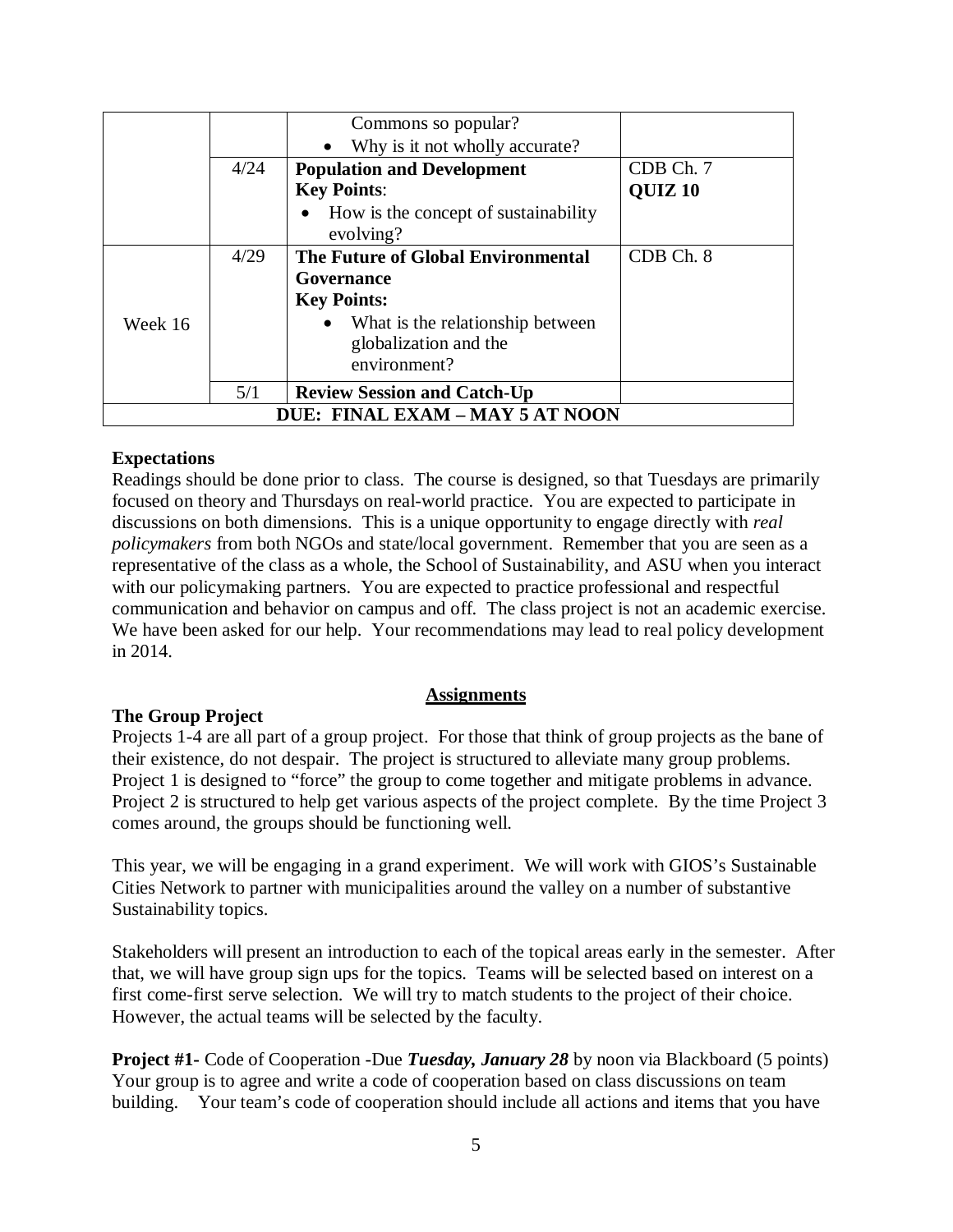all agreed to that will allow your team to successfully work together. Consider how you will arrange to meet, how you will approach the work involved for your project and, importantly, how you will deal with any conflict that arises or with members that are not abiding by the Code of Cooperation to which you have all agreed. This assignment will include splitting up the project into individual tasks, which will become the main work in Project 2. Should be approximately 1-3 pages double-spaced with 12 point Times New Roman font. This is teamwork. Each team needs to turn in only **ONE** copy (with one member of your team) on Blackboard.

**Project #2-** Problem Analysis and Solution Identification-Due *Tuesday, February 25* by noon via Blackboard (15 points)

Students will all work from a problem description developed by their group as a follow-up from Project 1. Each individual will present preliminary findings from their analysis of a section of the group assignment. The specific section of the group project each student will focus on will be defined during Project 1. Frame the problem that needs to be solved and discuss the findings. Students are expected to use academic citations. Should be approximately 1-3 pages doublespaced with 12 point Times New Roman font. See rubrics for guidance about grading criteria. This is an individual assignment. Every student needs to turn in his/her analysis on Blackboard.

**Project #3-** Group Presentation - Due *March 27 – April 3, in class*. Time slot for presentation scheduled in class. (20 points  $-15$  points for the group, 5 based on peer evaluation) Students present their solution and final report as a group. Talks will be 15 minutes long with 5 minutes for Q&A. For a group of four, two students should present, and two students should lead the Q&A. See rubrics for guidance about grading criteria. As noted, 5 points of each grade will be based on anonymous peer evaluation of the other members of the group.

**Project #4-** Policy Brief -Due *Tuesday, April 15 at noon* via Blackboard. (15 points) Students are expected to include 5 academic and 5 professional citations. Should be approximately 5-8 pages double-spaced with 12 point Times New Roman font. This is an individual assignment so be sure to start fresh. *Do not use text from the prior assignments.* You may use sources from prior work. This work will build upon the group projects, particularly the Problem Description and the Presentation. In this paper, individuals will focus on their individual aspects of the group project research. See rubrics for guidance about grading criteria.

### **Discussion Leads**

Everyone will be assigned a class sessions to serve as a discussion lead. Most classes will have 3 discussion leaders. Discussion leads will have three roles or tasks.

The first task will be to meet with me in the days before your class session, typically at least 2 days beforehand. These meetings will be short, but important. It will benefit you if you can read the readings prior to this meeting.

The second part will require carefully reviewing the readings for your class session. You will then write a 1-page memo on the readings, guided by our meeting and the key questions that I have identified for the class period. The memo should accomplish several things. First, it should provide initial answers to the questions. Second, it should raise any questions or areas that were unclear. Third, it should provide "access" points for a facilitated discussion in class. Feel free to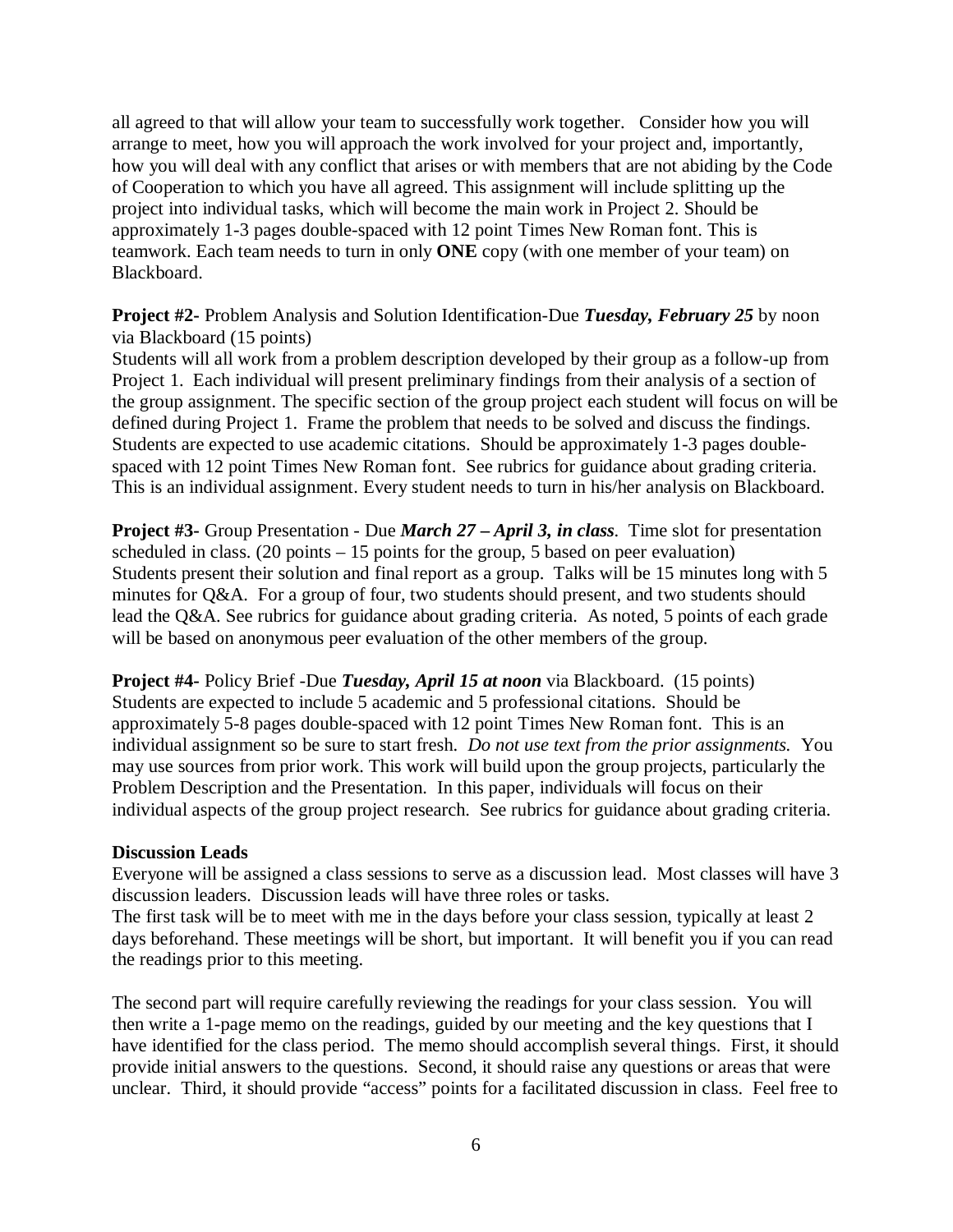discuss any differences or disagreements that you have with the author, weak arguments, etc. The memos will *be due by 4 PM the day before the class that they discuss*. If you were to write a memo for the August February 18th class on State Policymaking, for instance, I should have the memo via email by 4 PM on the 17th.

The third part will take place in class. The Discussion Leads for a given class will lead the class discussion. This should introduce the topic, provide initial answers to the key questions that I raised for the day's readings, and bring forward any other issues. This will cover roughly 10 minutes. Discussion leaders should coordinate before class. You may use PowerPoint or other visualization media, but this is not required. It should draw directly from your memo. This will lead directly into the "think-pair-share" period.

Grading for the leads will be in three tiers: 100%, 90%, or 75% depending on thoroughness, timeliness, and effort.

# **Rapporteur Memo**

Rapporteurs' tasks are to take notes at meetings of importance. I (hopefully, we) hold our class sessions to be important. In parallel to the Discussion Leads, the Rapporteurs will keep track of discussion in class. In particular, they will note areas of confusion, questions that need further exploration, and important points that were raised. I'm interested in the main points being raised and issues in need of further clarification.

The Rapporteurs will clean up their class notes and submit in memo format before the next class. Again, using the February  $18<sup>th</sup>$  class as an example, if you acted as Rapporteur for this class, the memo would be due before class on the  $20<sup>th</sup>$ . These will then be posted to our Blackboard site for the class to use in their studying.

Grading will be in two tiers: 100% or 75% depending on thoroughness, timeliness, and effort.

# **Quizzes**

There will be 10 quizzes throughout the semester. Some are take-home and some in-class. You may only makeup quizzes if you notified the instructor of your absence prior to class and received approval for a makeup. Quizzes are worth 1.5 points each.

**Final Examination** You will have one exam during the semester – a comprehensive final. If something is on the syllabus *or* is covered in class, you are expected to know it for the exam. Make-ups for exams will only be given by the instructor for illness of the student or death in the student's immediate family; all make-ups will be ORAL exams. If the student does not take the exam on the date scheduled or an approved make-up, they will receive a grade of 0. Exams may cover materials in the assigned readings, in lectures, in handouts, or in presentations by guest speakers.

**Class Participation:** Every student starts off with "full points" for this portion of their grade. Excessive absences or not participating in class discussions will lead to loss of points.

| Assignments                     | Points |
|---------------------------------|--------|
| Code of Conduct/Group Work Plan |        |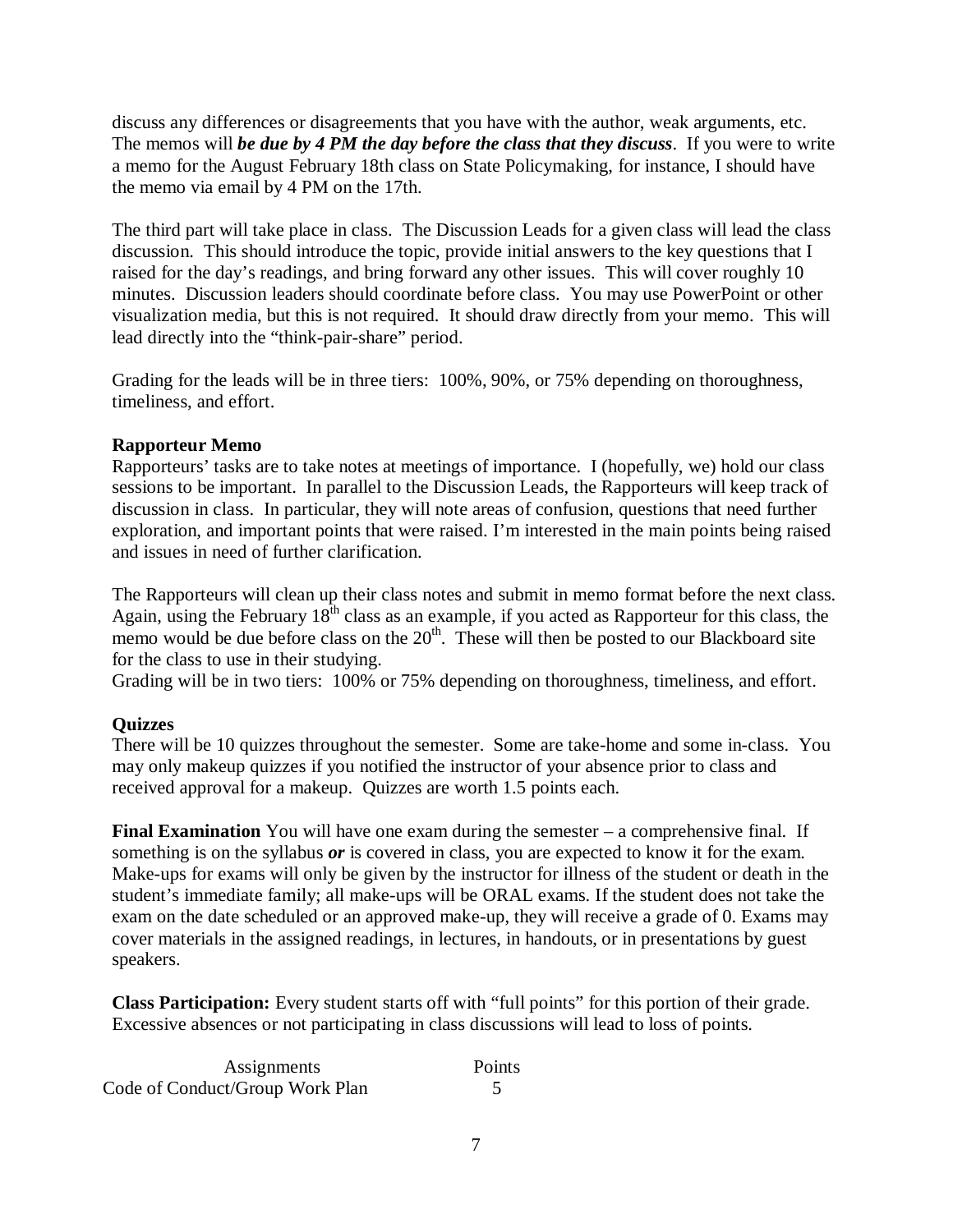| Quizzes $(10)$                           | 15 |
|------------------------------------------|----|
| Problem Analysis/Prospectus (individual) | 15 |
| <b>Group Presentation</b>                | 15 |
| Policy Briefs (individual)               | 15 |
| Discussion Lead                          | 10 |
| Rapporteur Memo                          | 5  |
| Final Exam                               | 15 |
| <b>Class Participation</b>               | 5  |
|                                          |    |

#### **Required Readings** – To be found on Blackboard

- Berkes, Fikret. (2007). Community-based conservation in a globalized world. *Proceedings of the National Academy of Sciences* 104 (39):15188-15193
- Blaikie, P. (2006). Is Small Really Beautiful? Community-based Natural Resource Management in Malawi and Botswana. *World Development* 34 (11):1942-1957.
- Brechin, Steven R., Peter R. Wilshusen, Crystal L. Fortwangler, & Patrick C. West (2003). Conservation and Development at the Turn of the Twenty-First Century – Chapter 1. In *Contested Nature: Promoting International Biodiversity with Social Justice in the Twenty-First Century*, pp. 1-22, State University of New York Press: Albany.
- Brockington, Dan, Rosaleen Duffy, & Jim Igoe. (2008). The Imperative for Conservation Chapter 3. In Nature Unbound: Conservation, Capitalism, and the Future of Protected Areas, pp. 47-62, Earthscan Press: London.
- Conca, K. and G. Dabelko. (2002). Environmental Peacemaking. pp. 1-22, The Johns Hopkins University Press: Baltimore.
- Dietz, T. et al. (2002). The Drama of the Commons, Chapter 1. In E. Ostrom, T. Dietz, N. Dolsak, P. Stern, S. Stonich, and E. Weber (eds.), *The Drama of the Commons* p. 3-35, Washington, DC: The National Academy Press.
- Doughman, P.M. (2007). California's Climate Change Policy: Raising the Bar. *Environment* 49 (7): 34-43.
- Jacobs, K. and J. Holway. (2004). Managing for sustainability in an arid climate: Lesson learned from 20 years of groundwater management in Arizona, USA. *Hydrogeology Journal* 12, 52- 65.
- Kraft, M. (2011). Environmental Problems and Politics. In Environmental Policy and Politics, 5<sup>th</sup> Ed. Pp. 1-25. Boston: Longman.
- Kramer, Randall, Carel van Schaik, & Julie Johnson. (1997). Minimizing Species Loss: The Imperative of Protection – Chapter 2. In *Last Stand: Protected Areas and the Defense of Tropical Biodiversity*, pp. 15-35, Oxford University Press: Oxford.
- Lee, Kai. (1993). *Compass and Gyroscope: Integrating Science and Politics for the Environment*. pp. 51-86, Washington, DC: Island Press.
- Miller, N. (2009). Uncertain science uncertain politics. In *Environmental Politics: Stakeholders, Interests and Policymaking*. 2nd edition, p. 131--148, London: Routledge.
- Redman, C. L. & A. P. Kinzig. (2008). Water can flow uphilll: A narrative of Central Arizona. In Redman, C. L., & Foster, D. R. (eds.) *Agricultural Landscapes in Transition: Comparisons of Long-term Ecological and Cultural Change*. Oxford University Press, New York, NY, pp 238-271